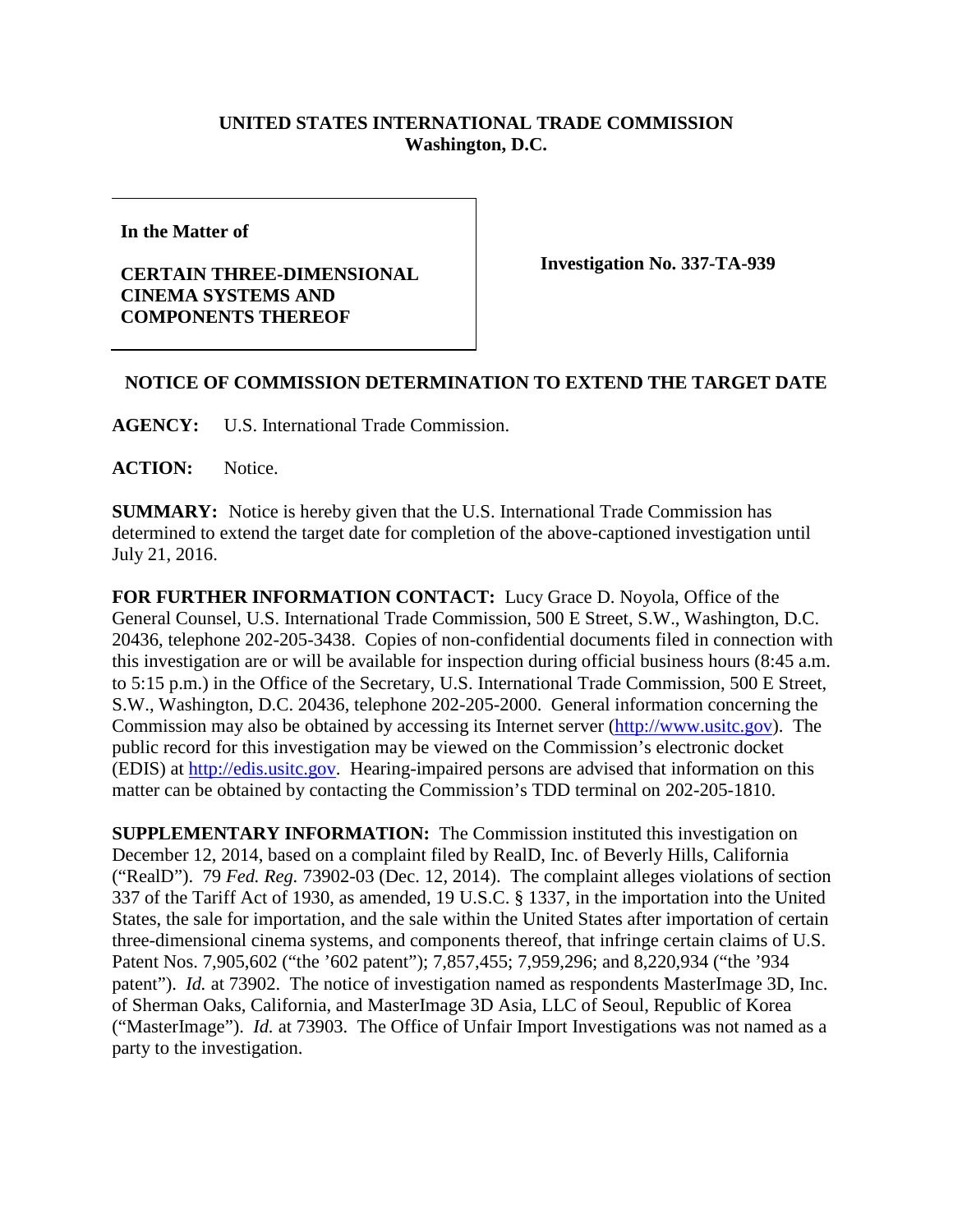On July 23, 2015, the Commission later terminated the investigation as to various of the asserted claims and the '602 patent in its entirety. Notice (July 23, 2015) (determining not to review Order No. 6 (July 2, 2015)); Notice (Aug. 20, 2015) (determining not to review Order No. 7 (Aug. 3, 2015)).

On September 25, 2015, the Commission determined on summary determination that RealD satisfied the economic prong of the domestic industry requirement through its significant investment in plant, significant investment in labor, and substantial investment in engineering, research, and development. Notice (Sept. 25, 2015) (determining to review in part Order No. 9 (Aug. 20, 2015)). The Commission, however, reversed the presiding administrative law judge's ("ALJ") summary determination with respect to RealD's investment in equipment. *Id.*

On December 16, 2015, the ALJ issued a final initial determination ("ID") finding a violation of section 337 with respect to the remaining asserted patents. The ALJ found that the asserted claims of each patent are infringed and not invalid or unenforceable. The ALJ found that the technical prong of the domestic industry requirement was satisfied for the asserted patents. The ALJ also issued a Recommended Determination on Remedy and Bonding ("RD"), recommending that a limited exclusion order and cease and desist orders should issue and that a bond of 100 percent should be imposed during the period of presidential review.

On December 29, 2015, MasterImage filed a petition for review challenging various findings in the final ID. On January 6, 2016, RealD filed a response to MasterImage's petition. On January 15, 2016, and January 19, 2016, MasterImage and RealD respectively filed post-RD statements on the public interest under Commission Rule 210.50(a)(4). The Commission did not receive any post-RD public interest comments from the public in response to the Commission notice issued on December 22, 2015. 80 *Fed. Reg.* 80795 (Dec. 28, 2015).

On February 16, 2016, the Commission determined to review the final ID in part and requested additional briefing from the parties on certain issues. 81 *Fed. Reg.* at 8744-45. The Commission also solicited briefing from the parties and the public on the issues of remedy, the public interest, and bonding. *Id*.

On March 1, 2016, the parties filed initial written submissions addressing the Commission's questions and the issues of remedy, the public interest, and bonding. On March 11, 2016, the parties filed response briefs. No comments were received from the public.

On April 18, 2016, the Commission requested additional briefing on the effect of a Final Written Decision issued by the Patent Trial and Appeal Board of the U.S. Patent and Trademark Office on April 14, 2016, finding certain claims of the '934 patent unpatentable on the Commission's final determination. 81 *Fed. Reg.* 23749-50 (Apr. 22, 2016). On April 26, 2016, the parties filed initial written submissions addressing the Commission's question. On May 3, 2016, the parties filed response briefs.

The Commission has determined to extend the target date for completion of the investigation until July 21, 2016.